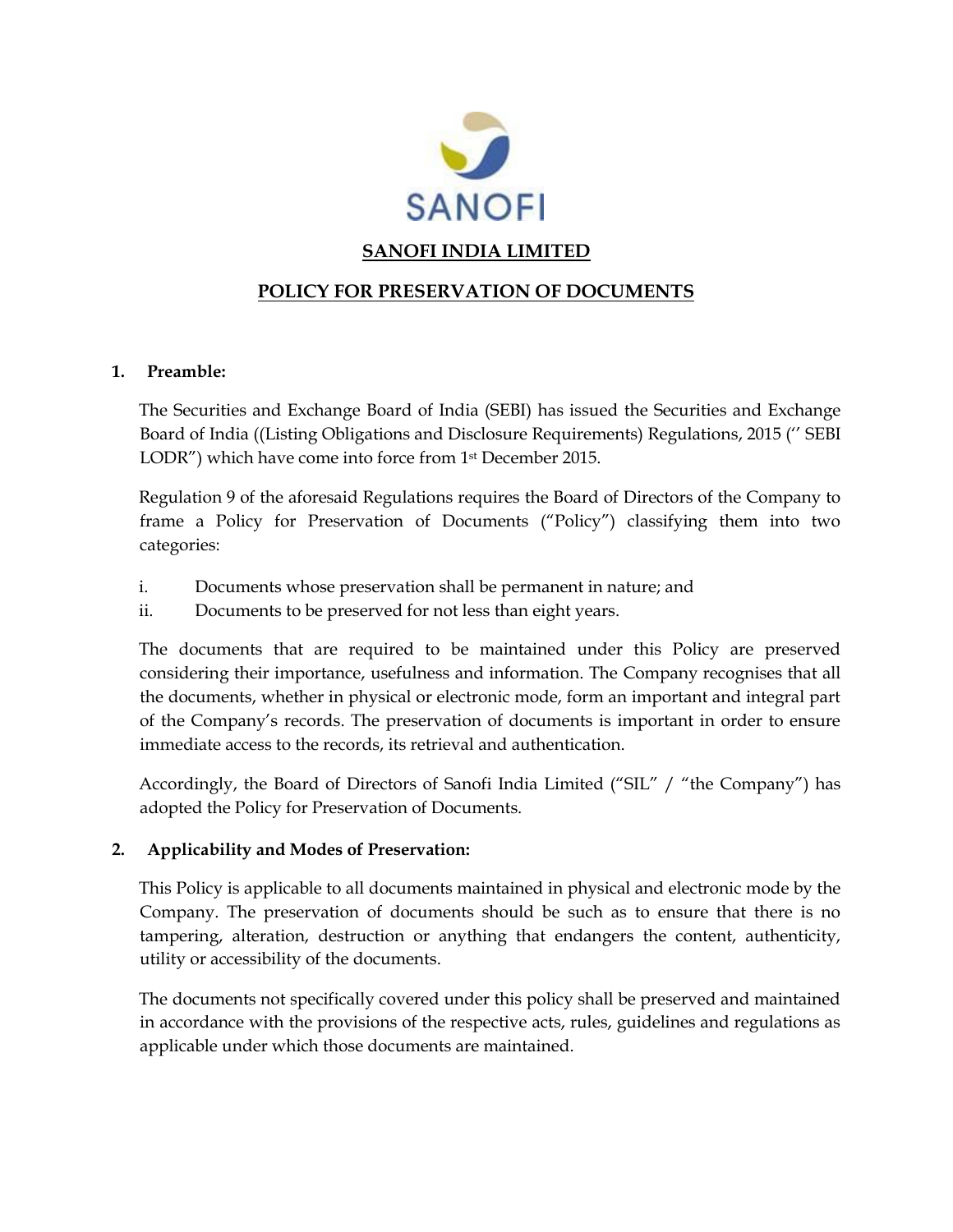### **3. Definitions:**

- a. "Act" means the Companies Act, 2013.
- b. "Applicable Law" means any law, rules, circulars, guidelines or regulations issued by the Securities and Exchange Board of India (SEBI), Ministry of Corporate Affairs (MCA) , The Institute of Company Secretaries of India (ICSI) and other professional bodies under which the preservation of documents has been prescribed.
- c. "Board" means the Board of the Directors of the Company.
- d. "Books of Accounts" includes records maintained in respect of
	- i. all sums of money received and expended by the Company and matters in relation to which the receipts and expenditure take place
	- ii. All sales and purchases of goods and services by the Company
	- iii. The assets and liabilities of the Company; and
	- iv. The items of cost as may be prescribed under section 148 of the Act in case the Company belongs to any class of companies specified under that section.
- e. "Company" means Sanofi India Limited.
- f. "Documents" refers to papers, notes, agreements, notices, agenda, circulars, advertisements, declarations, forms, minutes, registers, correspondences, challan or any other record required under or in order to comply with the requirements of any Applicable Law, whether issued, sent, received or kept in pursuance of the Act or under any other law for the time being in force or otherwise, maintained on paper or in Electronic Form.
- g. "Electronic Form" means any electronic device such as servers, computer, laptop, compact disc, floppy disc, pen drive, space on electronic cloud or any other form of storage and retrieval device, considered feasible, whether the same is in possession or control of the Company or otherwise the Company has control over access to it.
- h. "Maintenance" means keeping documents, either physically or in Electronic Form.
- i. "Preservation" means to keep in good order and to prevent from being altered, damaged or destroyed.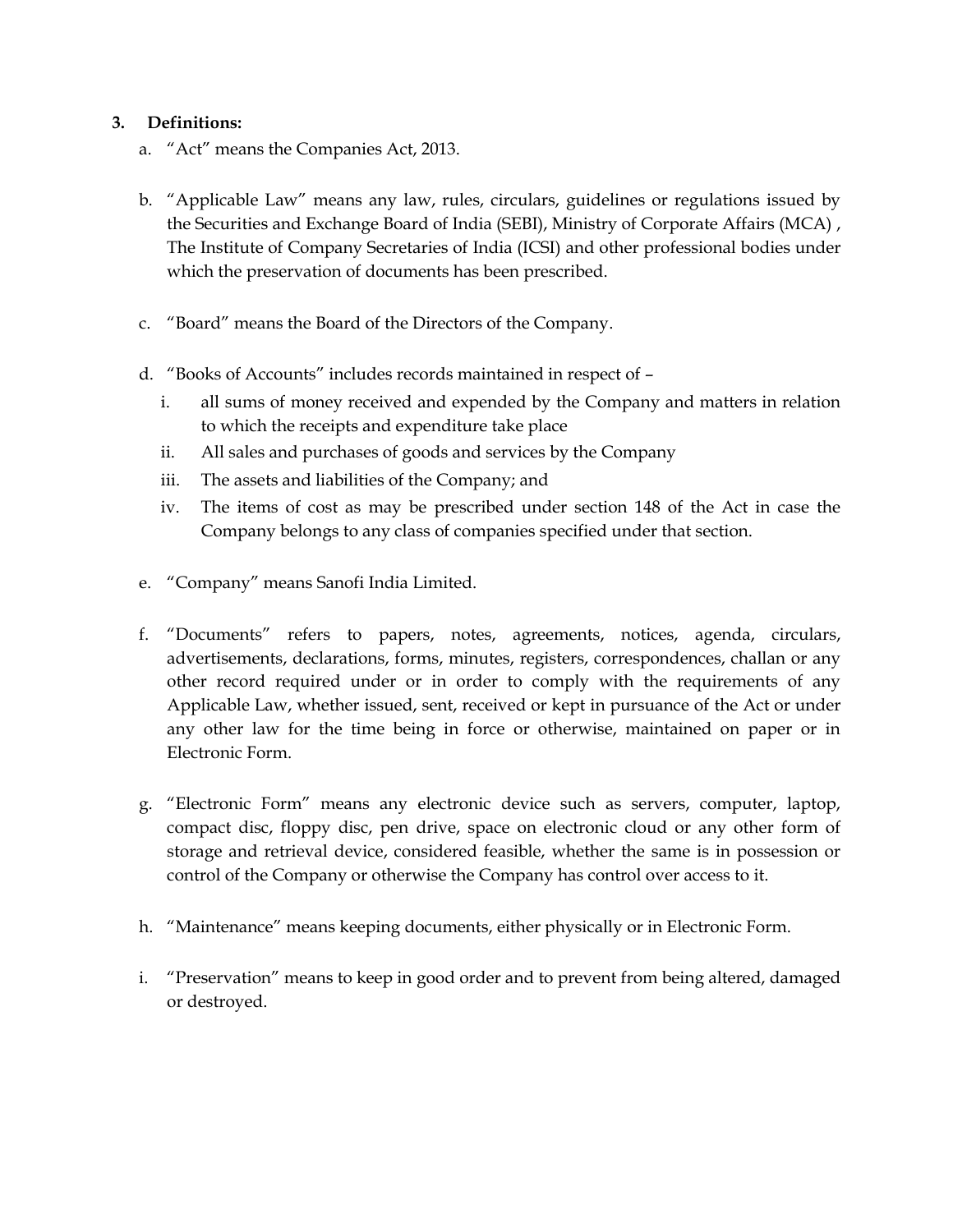j. "SEBI LODR" means the Securities and Exchange Board of India (Listing Obligations and Disclosure Requirements) Regulations, 2015. Words and phrases used in this Policy and not defined herein shall derive their meaning from the Applicable Law.

### **4. Roles & Responsibilities:**

The respective Functional/ Departmental heads of the Company shall be responsible for maintenance and preservation of documents in respect of the areas of operations falling under the charge of each of them, in terms of this Policy.

# **5. Authenticity:**

Where a document is being maintained both in physical form and Electronic form, the authenticity with reference to the physical form should be considered for every purpose.

#### **6. Destruction of Documents:**

The documents specified in Annexe A which are not required to be maintained and preserved permanently, may be destroyed after the expiry of the specified retention period in such mode and under the instructions approved by the Functional/ Departmental Heads. Any deviation will be approved by the Chief Financial Officer.

### **7. Dissemination of the Policy:**

The approved Policy shall be uploaded on the Company's website, [www.sanofiindialtd.com.](http://www.sanofiindialtd.com/)

#### **8. General:**

Notwithstanding anything contained in this policy, the Company shall ensure compliance with any additional requirements as may be prescribed under any laws/regulations either existing or arising out of any amendment to such laws/regulations or otherwise and applicable to the Company from time to time.

# **9. Review of Policy:**

This Policy shall be subject to review, if necessary. Any change/amendments in Applicable Laws with regard to maintenance and preservation of documents and records shall be deemed to be covered in this Policy without any review. Any change/amendments to this Policy shall be approved by the Managing Director and Chief Financial Officer or Board of Directors.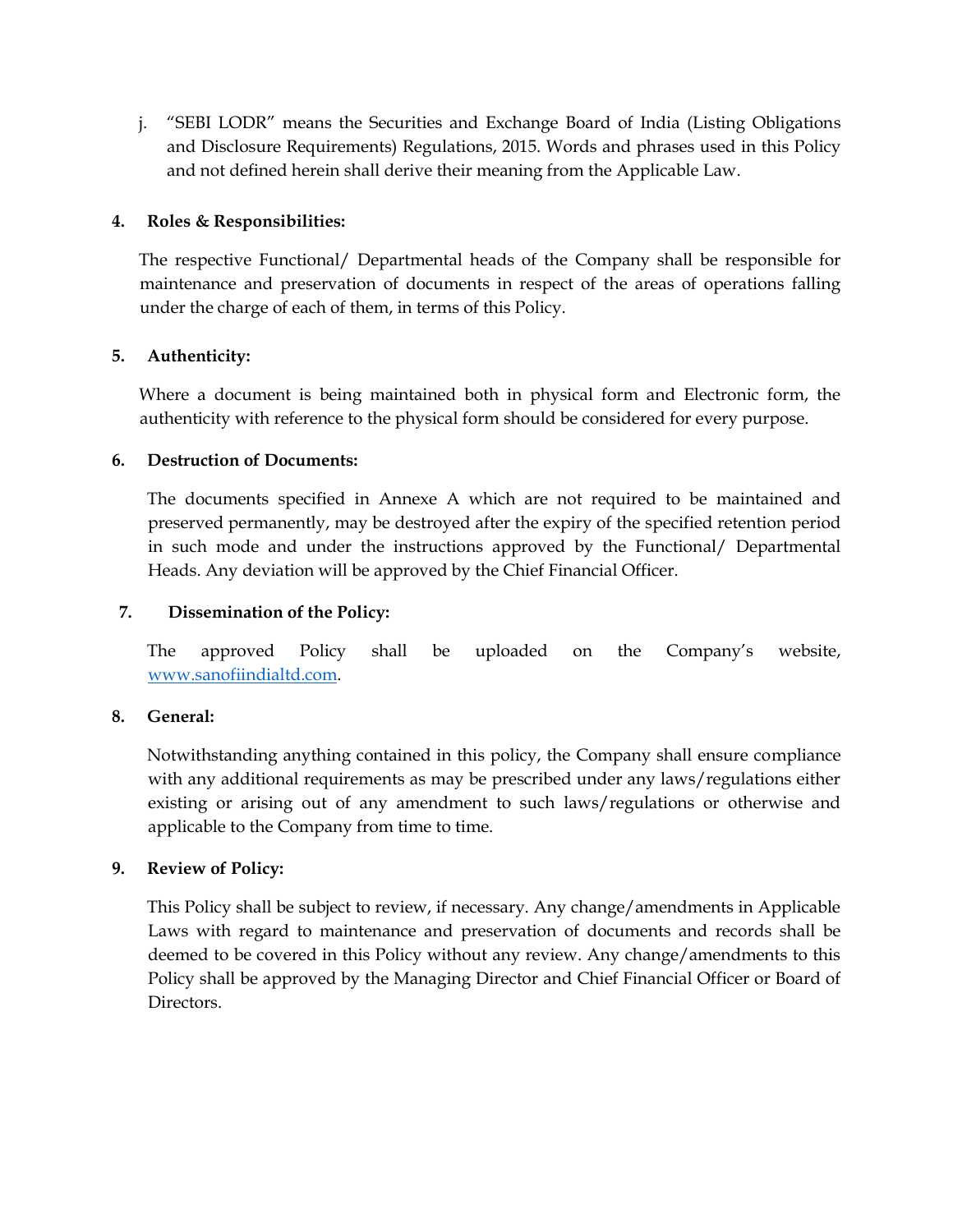### **ANNEXE A**

| Records as per Companies Act, 2013 |                                                                              |                            |  |  |
|------------------------------------|------------------------------------------------------------------------------|----------------------------|--|--|
| Sr. No.                            | <b>Record Type</b>                                                           | <b>Preservation Period</b> |  |  |
| 1.                                 | Memorandum and Articles of Association                                       | Permanent                  |  |  |
| 2.                                 | Certificate of Incorporation                                                 | Permanent                  |  |  |
| 3.                                 | Minutes of Board and Committee Meetings                                      | Permanent                  |  |  |
| 4.                                 | Minutes of Shareholders' Meetings                                            | Permanent                  |  |  |
| 5.                                 | Register and Index of Members                                                | Permanent                  |  |  |
| 6.                                 | Resolutions passed by circulation                                            | 8 Financial Years          |  |  |
| 7.                                 | Listing Agreement executed with the stock exchanges                          | Permanent                  |  |  |
| 8.                                 | Attendance Register - Board and Committee Meetings                           | 8 Financial Years          |  |  |
| 9.                                 | Register of investments in securities not held in the name of the<br>Company | Permanent                  |  |  |
| 10.                                | Register of renewed and duplicate certificates                               | Permanent                  |  |  |
| 11.                                | Register of contracts in which Directors are interested                      | Permanent                  |  |  |
| 12.                                | Register of Directors, Managing Director, Manager and<br>Secretary           | Permanent                  |  |  |
| 13.                                | Register of Directors' Shareholding                                          | Permanent                  |  |  |
| 14.                                | Register of Inter-corporate loans and investments                            | Permanent                  |  |  |
| 15.                                | Register of transfer of shares                                               | Permanent                  |  |  |
| 16.                                | Register of Transmission of shares                                           | Permanent                  |  |  |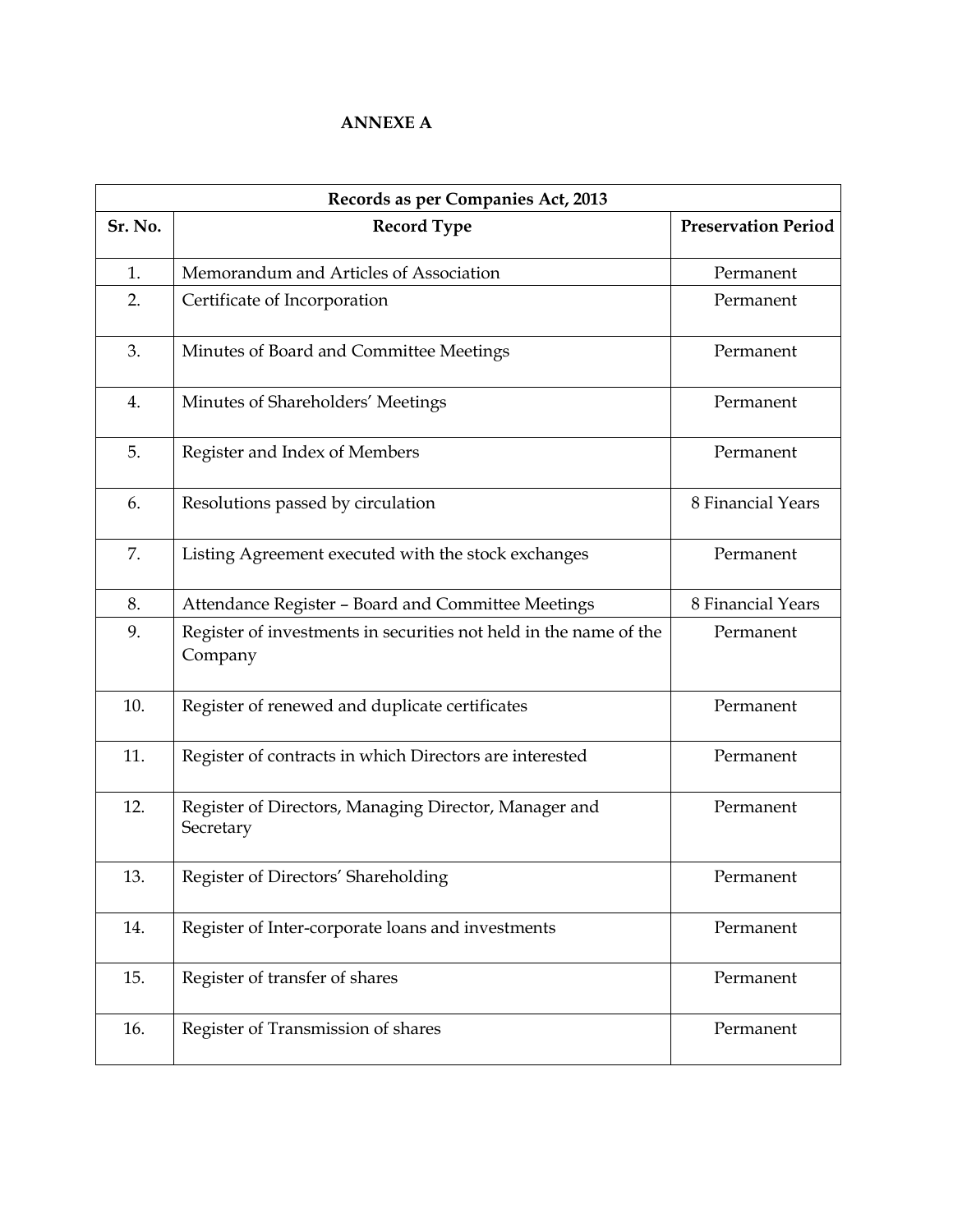| 17. | Forms filed with Registrar of Companies (ROC)                                            | Permanent         |
|-----|------------------------------------------------------------------------------------------|-------------------|
| 18. | Notice and Agenda of the Board and Committee Meetings                                    | 8 Financial Years |
| 19. | Notices pertaining to disclosure of Interest by the Directors                            | 8 Financial Years |
| 20. | <b>Annual Returns</b>                                                                    | 8 Financial Years |
| 21. | Correspondence with shareholders                                                         | 8 Financial Years |
| 22. | Disclosures under SEBI - Substantial acquisition of shares and<br>Takeovers, Regulations | 8 Financial Years |
| 23. | Disclosures under SEBI - Prohibition of Insider Trading<br>Regulations                   | 8 Financial Years |
| 26. | Postal Ballot forms                                                                      | 8 Financial Years |
| 27. | Scrutinizer's Reports on voting at General Meetings/ Postal<br>Ballot                    | 8 Financial Years |
| 28. | Newspaper cuttings of notices of Board Meeting and Financial<br>Results                  | 8 Financial Years |
| 29. | Investor meet presentations                                                              | 8 Financial years |

| <b>Accounts and Finance Records</b> |                                         |                                                     |  |  |
|-------------------------------------|-----------------------------------------|-----------------------------------------------------|--|--|
| Sr. No.                             | <b>Record Type</b>                      | Preservation<br>Period                              |  |  |
| 1.                                  | Annual Audited and Financial Statements | Permanent                                           |  |  |
| 2.                                  | Books of Accounts, Ledgers & Vouchers   | 8 Financial Years                                   |  |  |
| 3.                                  | <b>Investment Records</b>               | 8 Financial Years<br>from the date of<br>redemption |  |  |
| 4.                                  | <b>Engagement letters from Auditors</b> | 8 Financial Years                                   |  |  |